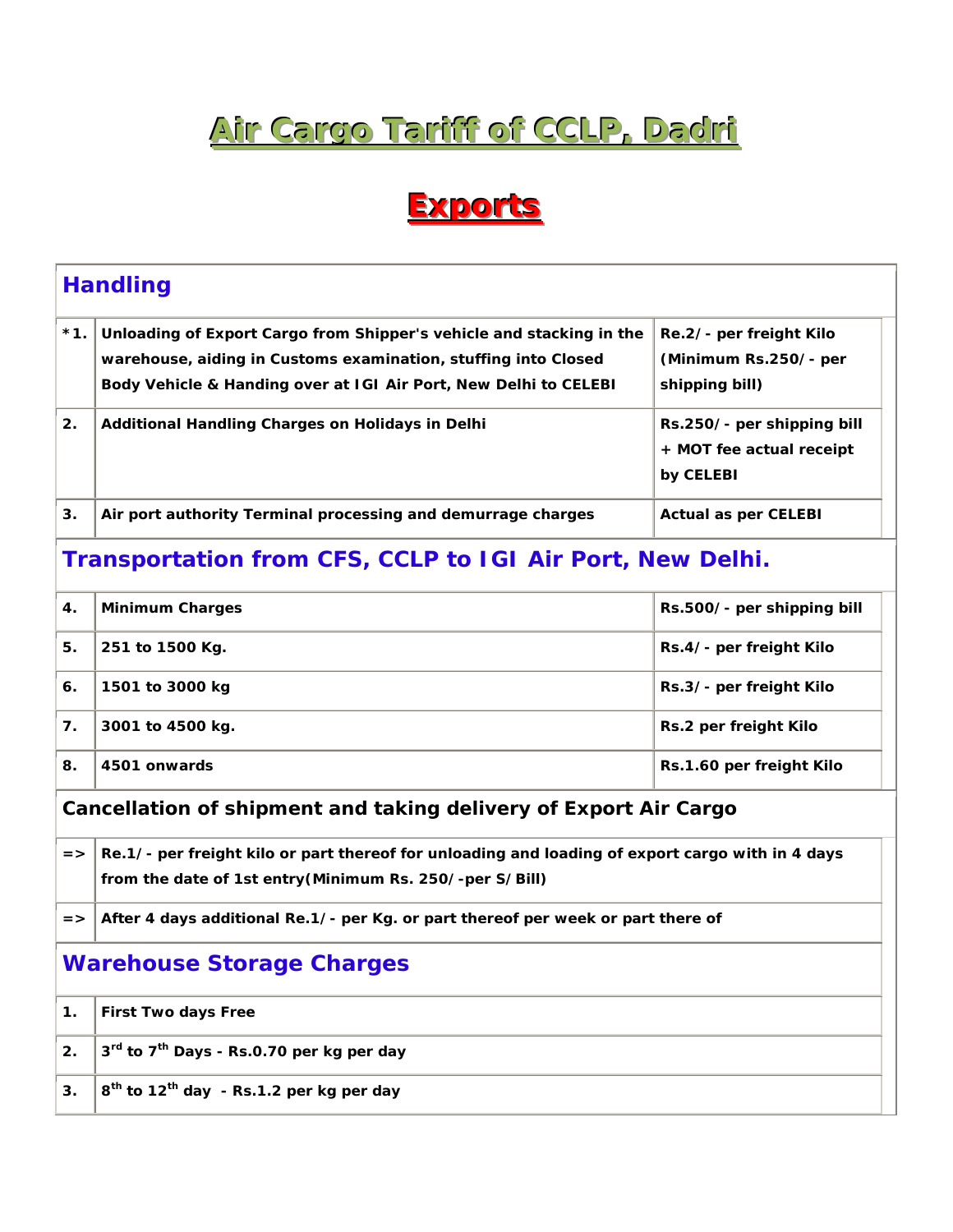| 3.                    | $13th$ to $15th$ day – Rs.1.5 per kg per day                                                                                                                                                                                                                                                                                                                                                                                                                                                       |  |  |  |
|-----------------------|----------------------------------------------------------------------------------------------------------------------------------------------------------------------------------------------------------------------------------------------------------------------------------------------------------------------------------------------------------------------------------------------------------------------------------------------------------------------------------------------------|--|--|--|
| $\boldsymbol{4}$ .    | $16th$ day onwards – Rs.2.00 per kg per day                                                                                                                                                                                                                                                                                                                                                                                                                                                        |  |  |  |
| Terms and conditions: |                                                                                                                                                                                                                                                                                                                                                                                                                                                                                                    |  |  |  |
| 1.                    | To dispatch /closed body Canter type vehicle minimum Export Air Cargo should pertain to 4<br>S/Bills or 1200 Freight Kilo.                                                                                                                                                                                                                                                                                                                                                                         |  |  |  |
| 2.                    | Transportation charges for running a Canter (407) from CCLP Dadri to IGI Air Port, Delhi shall be<br>Rs.4000/- In case of special requisition by the shipper for a particular consignment of less than<br>1200 Freight Kilo.                                                                                                                                                                                                                                                                       |  |  |  |
| 3.                    | Freight Kilo Means actual weight or volume weight of the shipment whichever is higher                                                                                                                                                                                                                                                                                                                                                                                                              |  |  |  |
| 4.                    | Air Port Authority of India IGI Airport insist on weighment of cargo at cargo terminal upon arrival<br>and consider their weighment as final for all particulars purposes. In case any difference is found<br>in declared weight on AWB and actual weighment done by AAI, IGI Airport cargo terminal then in<br>all such cases it will be the responsibility of concerned exporter/CHA for getting the shipment<br>cleared from AAI and any expenses incurred will be on Exporter / CHA's account. |  |  |  |

*\*For special cargo such as cargo stored in cold storage and hazardous goods, charges would be double.*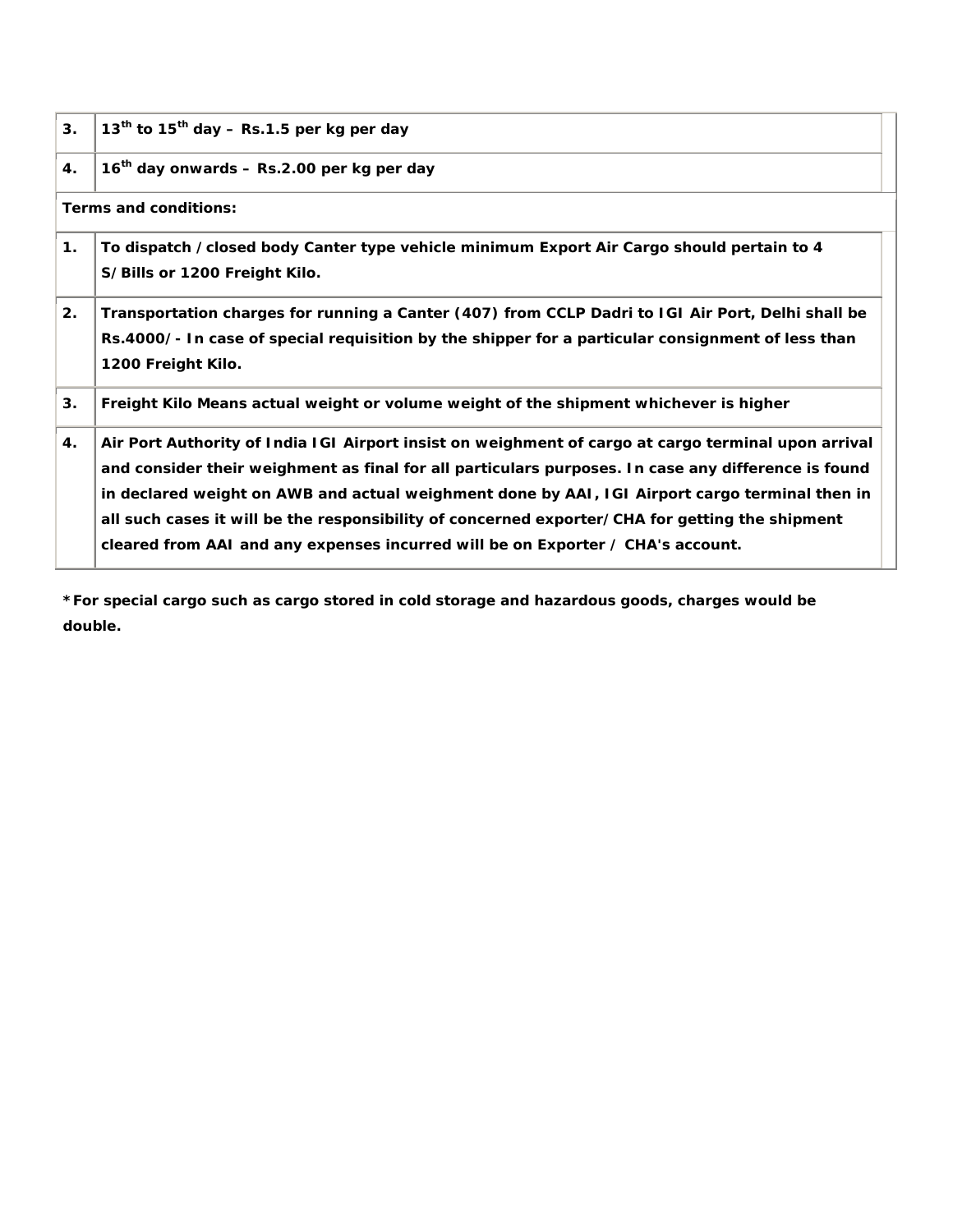## **I**mports

| <b>Handling</b>                                             |                                                                                                                                                                                                                                                               |                                                                    |  |  |
|-------------------------------------------------------------|---------------------------------------------------------------------------------------------------------------------------------------------------------------------------------------------------------------------------------------------------------------|--------------------------------------------------------------------|--|--|
| $*1.$                                                       | Unloading of Import Cargo from vehicle and stacking in the<br>warehouse, aiding in Customs examination, stuffing onto the<br>consignees vehicles.                                                                                                             | Re.2/- per freight Kilo<br>(Minimum Rs.250/- per<br>shipping bill) |  |  |
| 2.                                                          | <b>Airline DO charges</b>                                                                                                                                                                                                                                     | As per actuals                                                     |  |  |
| 3.                                                          | Air port authority Terminal processing/ storage charges                                                                                                                                                                                                       | <b>Actual as per CELEBI</b>                                        |  |  |
| <b>Transportation from IGI Air Port, New Delhi to CCLP.</b> |                                                                                                                                                                                                                                                               |                                                                    |  |  |
| 4.                                                          | <b>Minimum Charges</b>                                                                                                                                                                                                                                        | Rs.500/- per HAWB                                                  |  |  |
| 5.                                                          | 251 to 1500 Kg.                                                                                                                                                                                                                                               | Rs.4/- per freight Kilo                                            |  |  |
| 6.                                                          | 1501 to 3000 kg                                                                                                                                                                                                                                               | Rs.3/- per freight Kilo                                            |  |  |
| 7.                                                          | 3001 to 4500 kg.                                                                                                                                                                                                                                              | Rs.2 per freight Kilo                                              |  |  |
| 8.                                                          | 4501 onwards                                                                                                                                                                                                                                                  | Rs.1.60 per freight Kilo                                           |  |  |
| <b>Warehouse Storage Charges</b>                            |                                                                                                                                                                                                                                                               |                                                                    |  |  |
| 1 <sub>1</sub>                                              | <b>First Three days Free</b>                                                                                                                                                                                                                                  |                                                                    |  |  |
| 2.                                                          | 4 <sup>th</sup> to 15 <sup>th</sup> Days - Rs.1.0 per kg per day                                                                                                                                                                                              |                                                                    |  |  |
| 3.                                                          | $15th$ to $30th$ day – Rs.2.0 per kg per day                                                                                                                                                                                                                  |                                                                    |  |  |
| 4.                                                          | $30th$ day onwards – Rs.3.00 per kg per day                                                                                                                                                                                                                   |                                                                    |  |  |
|                                                             | Minimum rate per consignment would be Rs.200<br>*Above mentioned charges are for General Cargo. For special cargo the charges would be double.<br>No valuable cargoes such as gold, bullion, currency notes, securities, diamonds and jewelry will be handled |                                                                    |  |  |
| Terms and conditions:                                       |                                                                                                                                                                                                                                                               |                                                                    |  |  |
| 1.                                                          | Transportation charges for running a Canter (407) from IGI Air Port, Delhi to CCLP shall be<br>Rs.4000/- In case of special requisition by the consignee for a particular consignment of less<br>than 1200 Freight Kilo.                                      |                                                                    |  |  |